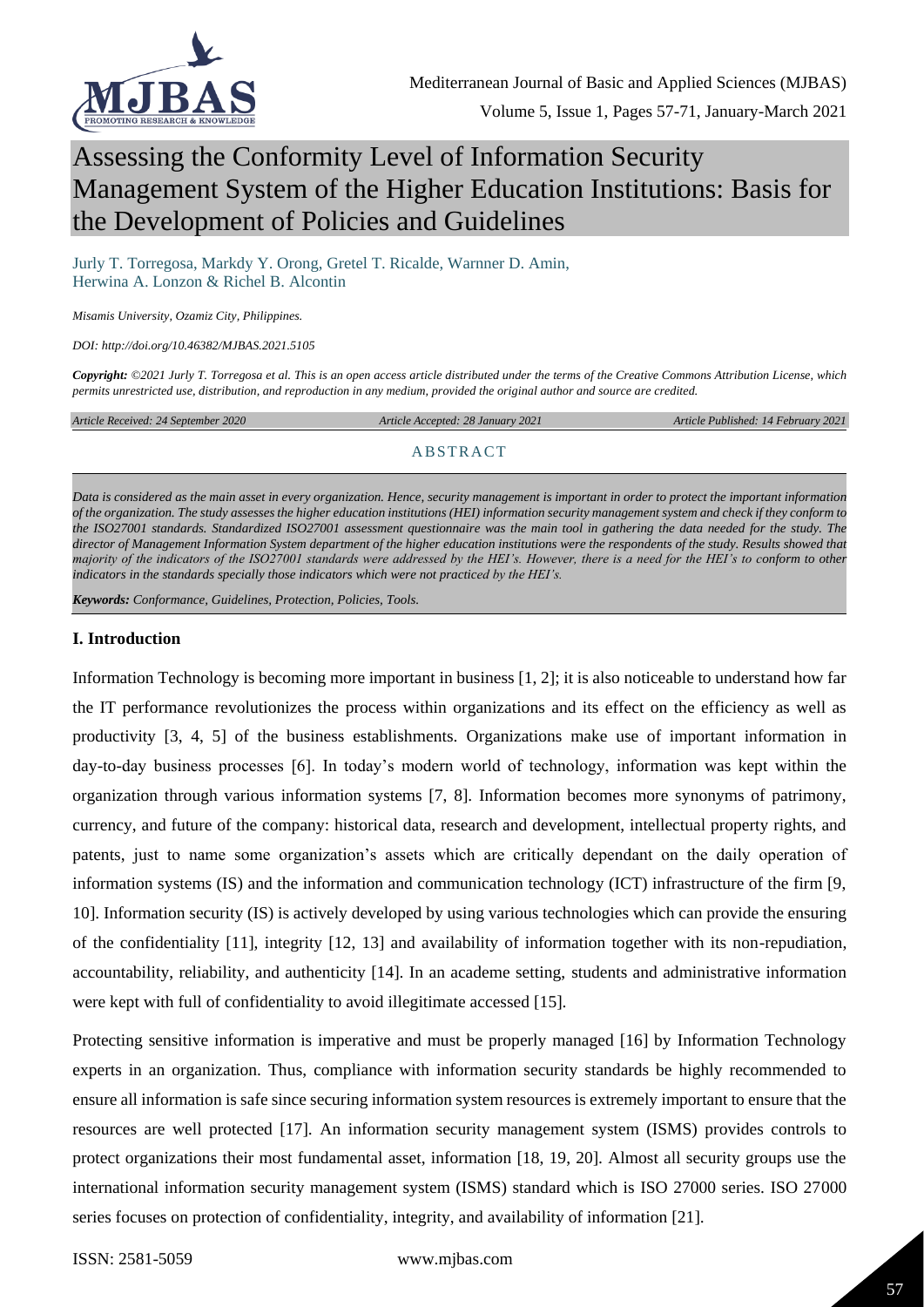

The ISO27001 is a widely used standard for information security [18]. In terms of usability of standards in global, indicated that ISO (27001) is leading than other standards, especially on ISMS, therefore it indicated that the standard is more easily implemented and well recognized by stakeholders (top management, staff, suppliers, customers/clients, regulators), the standard introduces a cyclic model known as the "Plan-Do-Check-Act" (PDCA) model, aims to establish, implement, monitor and improve the effectiveness of an organization's ISMS [19], thus compliance with information security standard, ISO 27001, is highly recommended with a variety of reason. Moreover, the standard is designed in order to assure the confidentiality, integrity and availability of information assets. Implementation of information security management, especially ISO27001 is still rare in developing countries [22]. Hence, to continually improve the system security utilized by higher education institutions, an information security management assessment is conducted utilizing the ISO27001 standards. The proposed study aims to assess the level of implementation of the security measures in a university utilizing the ISO 27001 standards. Further, the proposed study aims to give input to the management information system personnel the security level with respect to the information in their respective organization allowing them to improve its technique with as to information security.

#### **II. Related Literature**

Business process modeling and security engineering are two significant concerns when developing an information system [23]. Nevertheless, current practices report that security is addressed in the later development stages [24]. Trends of IT and information security awareness (ISA) in society today, particularly within the business environment are quite interesting phenomenon [25]. However, with the current interconnection between information systems combined with the increasing regulation and compliance requirements, it is more and more difficult to achieve real information security governance [26]. Since information security has a very important role in supporting the activities of the organization [27, 28], there is an extreme need of standard or benchmark which regulates governance over information security, these policies and standard function as fundamental guidelines for corporate secure electronic commerce on the global scale. There are several standards for IT Governance which lead to information security awareness such as PRINCE2, OPM3, CMMI, P-CMM, PMMM, ISO27001, BS7799, PCIDSS, COSO, SOA, ITIL and COBIT [29]. However, some of these standards are underutilized by most organizations.

The ISO27001 is a widely used standard for information security. In terms of usability of standards in global, indicated that ISO (27001) is leading than other standards, especially on ISMS, therefore it indicated that the standard is more easily implemented and well recognized by stakeholders (top management, staff, suppliers, customers/clients, regulators), the standard introduces a cyclic model known as the "Plan-Do-Check-Act" (PDCA) model, aims to establish, implement, monitor and improve the effectiveness of an organization's ISMS [30], thus compliance with information security standard, ISO 27001, is highly recommended with a variety of reason. Moreover, the standard is designed in order to assure the confidentiality, integrity and availability of information assets. A case study of Martins et al., [31] on information security with the Military Standards Versus ISO 27001 reveals that (1) information security within the military organization is built on the basis of physical and human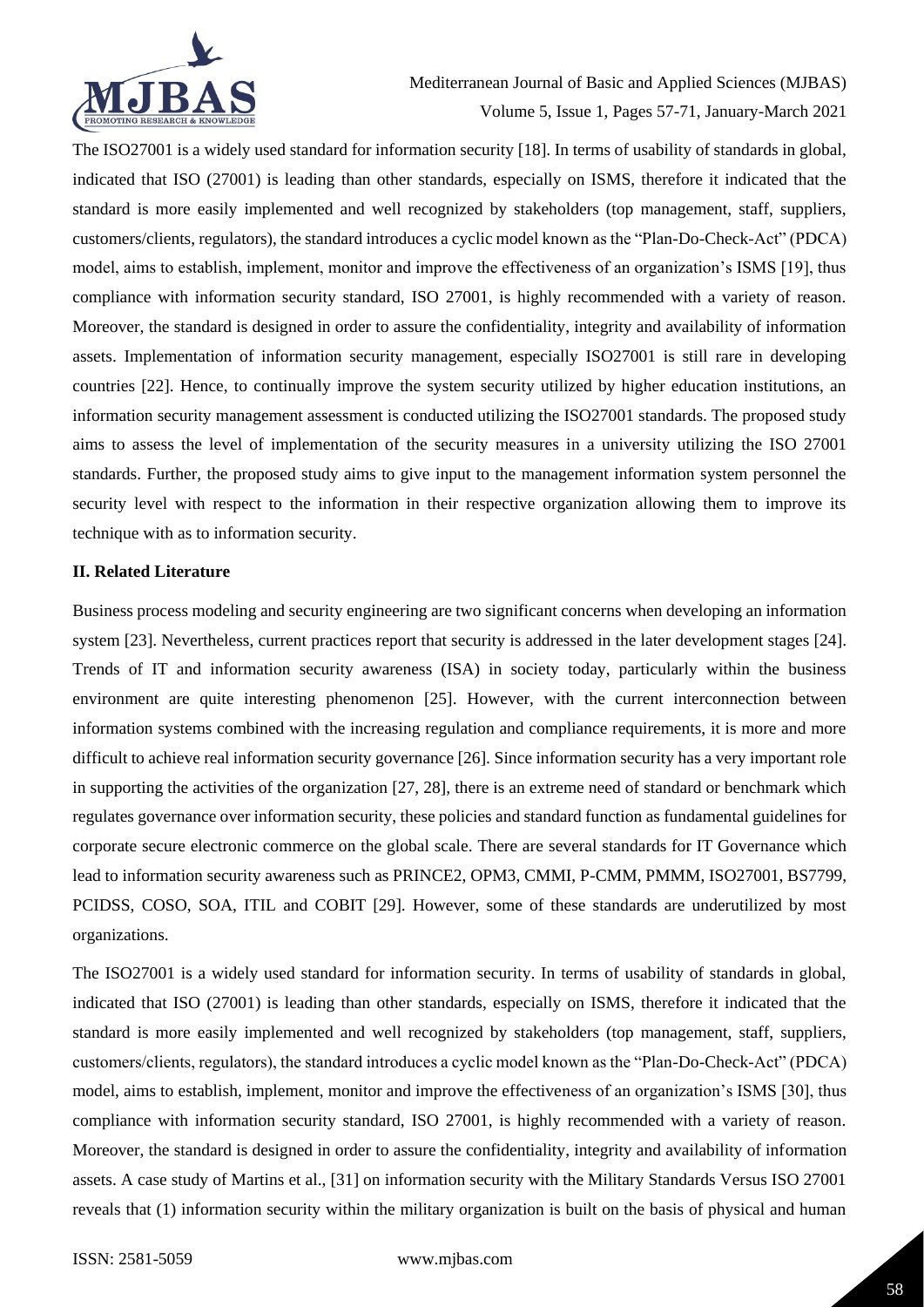

attack vectors, targeted to the infrastructure that supports the flow of information in the organization, (2) the information security controls applied in the military organization are included in ISO 27001; (3) planning and selection of information security controls are made by decision makers and information security specialists, aiming to ensure the integrity of digital information. It appears that specialists impose their planning options essentially inferring knowledge from analogies, or rather, seek to select and retrieve past successful information security cases, scenarios similar to situations under planning and that may lead to the selection and implementation of the most efficient information security controls.

On the other hand, Susanto et al., [32] implement a novel practical approach framework for the development of an information security management system (ISMS) assessment and monitoring software, called by I-Sol Framework. The framework is expected to assist stakeholders in assessing the level of their ISO27001 compliance readiness. Further, the software help stakeholders understood security control or called by compliance parameters, being shorter, more structured, high precision and measured forecasting. Liao and Chueh [33] assessed the level of attention provided to information security management by medical personnel in Taiwan and developed an evaluation framework based on the ISO27001 standard for information security management. In the context of education, a recent security survey of 485 colleges and universities around the world with 1,000 or more public Internet Protocol addresses should that the Massachusetts Institute of Technology (MIT) earned just above an overall failing grade performed by the information security assessment company Security Scorecard putting the school in the basement below New Mexico State University and Cambridge University [34].

#### **III. Research Framework**

Figure 1 presents the framework of the study. As shown, the information security management of the higher education institutions serves as an input of the study. Based on the information from the higher education institutions pertaining to how they manage their information security, the study conducted an assessment on ISMS utilizing the ISO27001 standards questionnaire. Based on the results of the assessment, the study crafted policies that serve as baseline for the institutions in preparation for ISO27001 certification.



**Fig.1.** Research Framework of the study

#### **IV. Results and Discussions**

# *A. ISO27001 Standards-Evaluation Results*

Table 1 presents the results of an assessment on the information security management system of the higher education institution included in the study. Based on the data presented, seven (7) out of nineteen (19) indicators of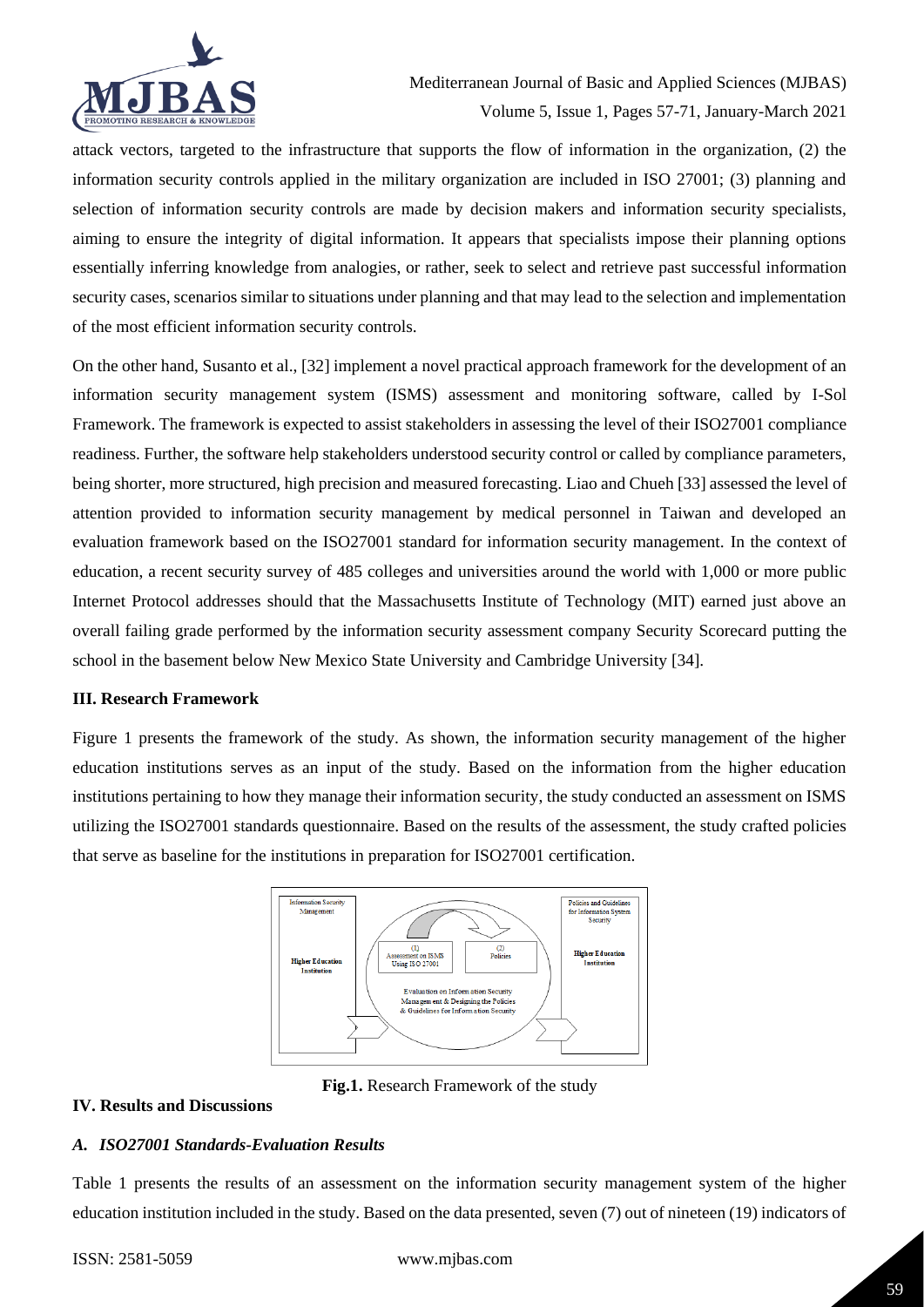

ISO27001 were all address in the higher education institutions included in the study. On the other hand, there were five (5) out of nineteen (19) indicators of ISO27001 standards were not clearly address by the higher education institutions. It is evident that that the higher education institutions must consider the following indicators of ISO27001 standards in crafting policies and guidelines such as information security policy, information security risk assessment, information security risk treatment, ISMS resources and competence, awareness and communication, documented information, operational planning and control, monitoring, measurement and evaluation, internal audit, management review, corrective action and continual improvement, and Security controls since it showed non-compliance based on the survey conducted.

| <b>Indicators</b>                                               | <b>Assessment Results</b> |        |                  |        |
|-----------------------------------------------------------------|---------------------------|--------|------------------|--------|
|                                                                 | Yes                       | $\%$   | N <sub>o</sub>   | %      |
| The organization and its context                                | 10                        | 100.00 | $\overline{0}$   | 0.00   |
| Needs and expectations of interested<br>parties                 | 10                        | 100.00 | $\boldsymbol{0}$ | 0.00   |
| Scope of the ISMS                                               | 10                        | 100.00 | $\overline{0}$   | 0.00   |
| Leadership and management<br>commitment                         | 10                        | 100.00 | $\boldsymbol{0}$ | 0.00   |
| Information security policy                                     | 5                         | 50.00  | 5                | 50.00  |
| Roles and responsibilities                                      | 10                        | 100.00 | $\Omega$         | 0.00   |
| Risks and opportunities of ISMS<br>implementation               | 10                        | 100.00 | $\boldsymbol{0}$ | 0.00   |
| Information security risk assessment                            | 5                         | 50.00  | 5                | 50.00  |
| Information security risk treatment                             | $\boldsymbol{0}$          | 0.00   | 10               | 100.00 |
| Information security objectives and<br>planning to achieve them | 10                        | 100.00 | $\boldsymbol{0}$ | 0.00   |
| ISMS resources and competence                                   | 5                         | 33.33  | 5                | 66.67  |
| Awareness and communication                                     | 5                         | 50.00  | 5                | 50.00  |
| Documented information                                          | $\overline{7}$            | 70.00  | 3                | 30.00  |
| Operational planning and control                                | $\overline{2}$            | 20.00  | 8                | 80.00  |
| Monitoring, measurement and evaluation                          | $\overline{0}$            | 0.00   | 10               | 100.00 |

**Table 1.** Assessment on the Information Security Management System Results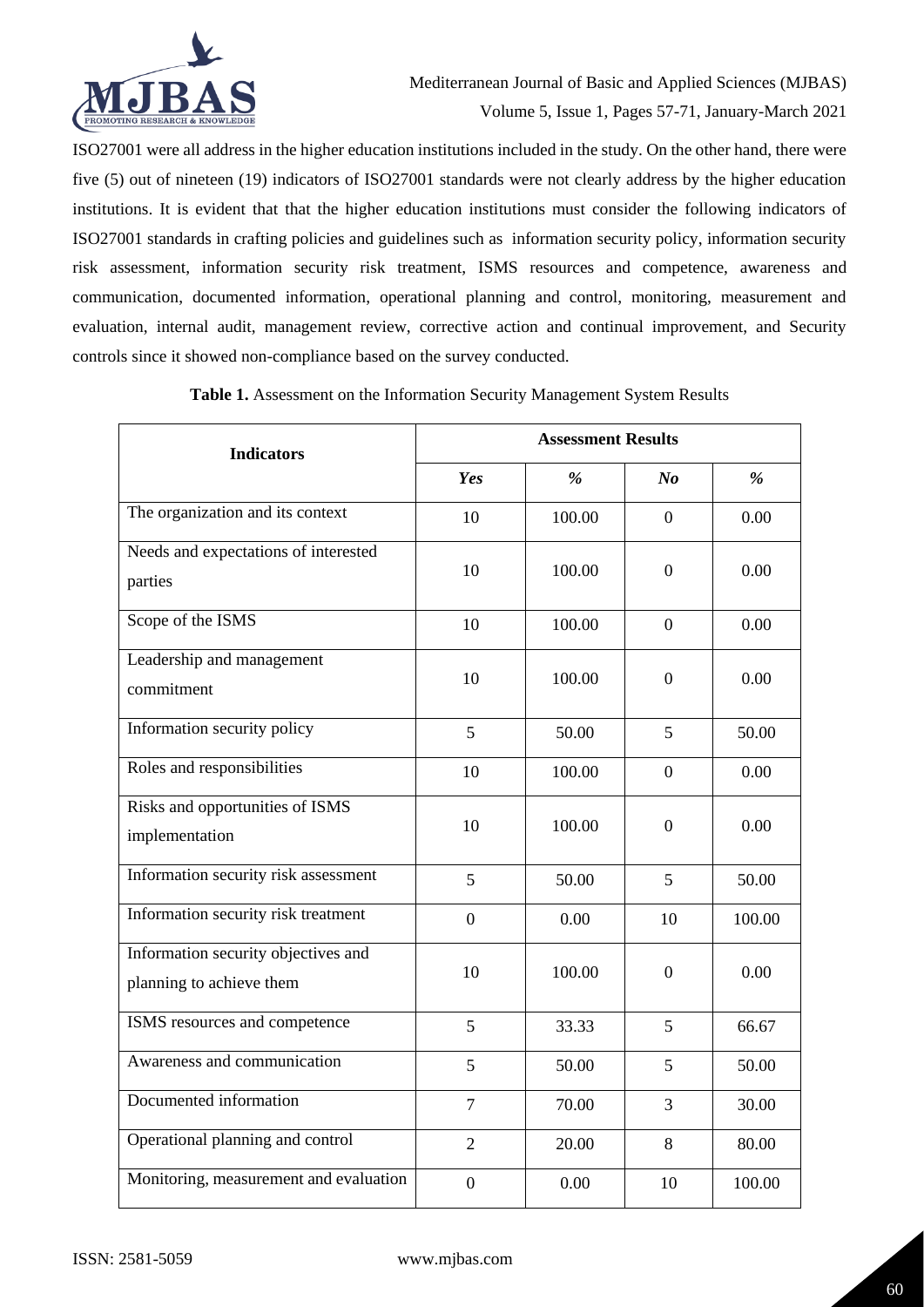

| <b>Indicators</b>                                                                                          | <b>Assessment Results</b> |       |         |        |
|------------------------------------------------------------------------------------------------------------|---------------------------|-------|---------|--------|
|                                                                                                            | Yes                       | %     | $N_{0}$ | %      |
| <b>Internal Audit</b>                                                                                      | $\boldsymbol{0}$          | 0.00  | 10      | 100.00 |
| <b>Management Review</b>                                                                                   | $\boldsymbol{0}$          | 0.00  | 10      | 100.00 |
| Corrective action and continual<br>improvement                                                             | $\boldsymbol{0}$          | 0.00  | 10      | 100.00 |
| Security controls – as applicable, based<br>on the results of your information<br>security risk assessment | 7                         | 70.00 | 3       | 30.00  |

### *B. Suggested Information Technology Policies and Guidelines for Higher Education Institutions*

Based on the results of the assessment on the level of readiness of the higher education institutions to the ISO27001 standards for information security management system, the following were the policies and guidelines designed that will help education institutions in preventing intruders of the different systems in the organization. Table 2 presented the policies and guidelines pertaining to the information security management system in line with the ISO27001 standards. The core principles for information security management are adapted to the higher education institutions for the following areas:

- Risk assessment
- Organizing information security
- Asset management
- Human resource security
- Communications and operations management
- Access control
- System development and maintenance
- Information security incident management
- Compliance

**Table 2.** Information Security Policies Crafted based on the ISO27001 Standards

## **Information Security Policies**

#### **Risk Assessment**

a. HEI's approach to security should be based on risk assessments.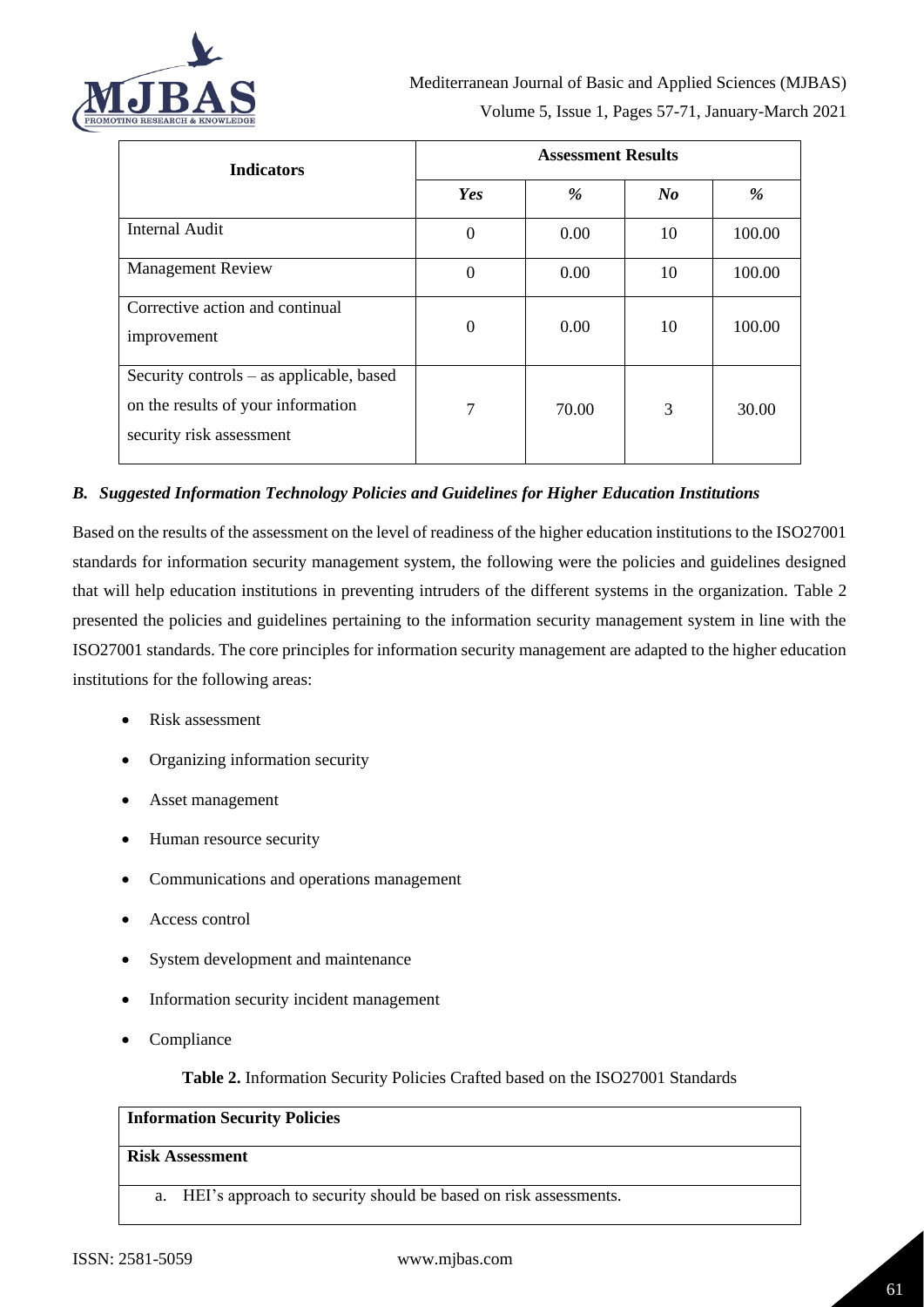

b. HEI's should continuously assess the risk and evaluate the need for protective measures. Measures must be evaluated based on HEI's role as an establishment for education and research and with regards to efficiency, cost and practical feasibility.

c. An overall risk assessment of the information systems should be performed annually.

- d. Risk assessments must identify, quantify and prioritize the risks according to relevant criteria for acceptable risks.
- e. Risk assessments are to be carried out when implementing changes impacting information security. Recognized methods of assessing risks should be employed, such as ISO/IEC 27001.
- f. The Management Information System Director is responsible for ensuring that the risk management processes at the HEI's are coordinated in accordance with the policy.
- g. The system owners are responsible for ensuring that risk assessments within their area of responsibility are implemented in accordance with the policy.
- h. Risk management is to be carried out according to criteria approved by the management of the HEI's.
- i. Risk assessments must be approved by the management.
- j. If a risk assessment reveals unacceptable risks, measures must be implemented to reduce the risk to an acceptable level.

## **Security organization in the HEI's**

- a. The University/College President is primarily responsible for the security.
- b. The Management Information System Director has executive responsibility for information security in connection with IT systems and infrastructure.
- c. The human resource director has executive responsibility for information security according to the Personal Data Act and is the controller on a daily basis of the personal information of the employees.
- d. The human resource director has executive responsibility for information security related to employee's information systems.
- e. The Vice President for Academic Affairs and Research Director has executive responsibility for research related personal information.
- f. Projects should be organized according to HEI's project manual, where information security should be defined.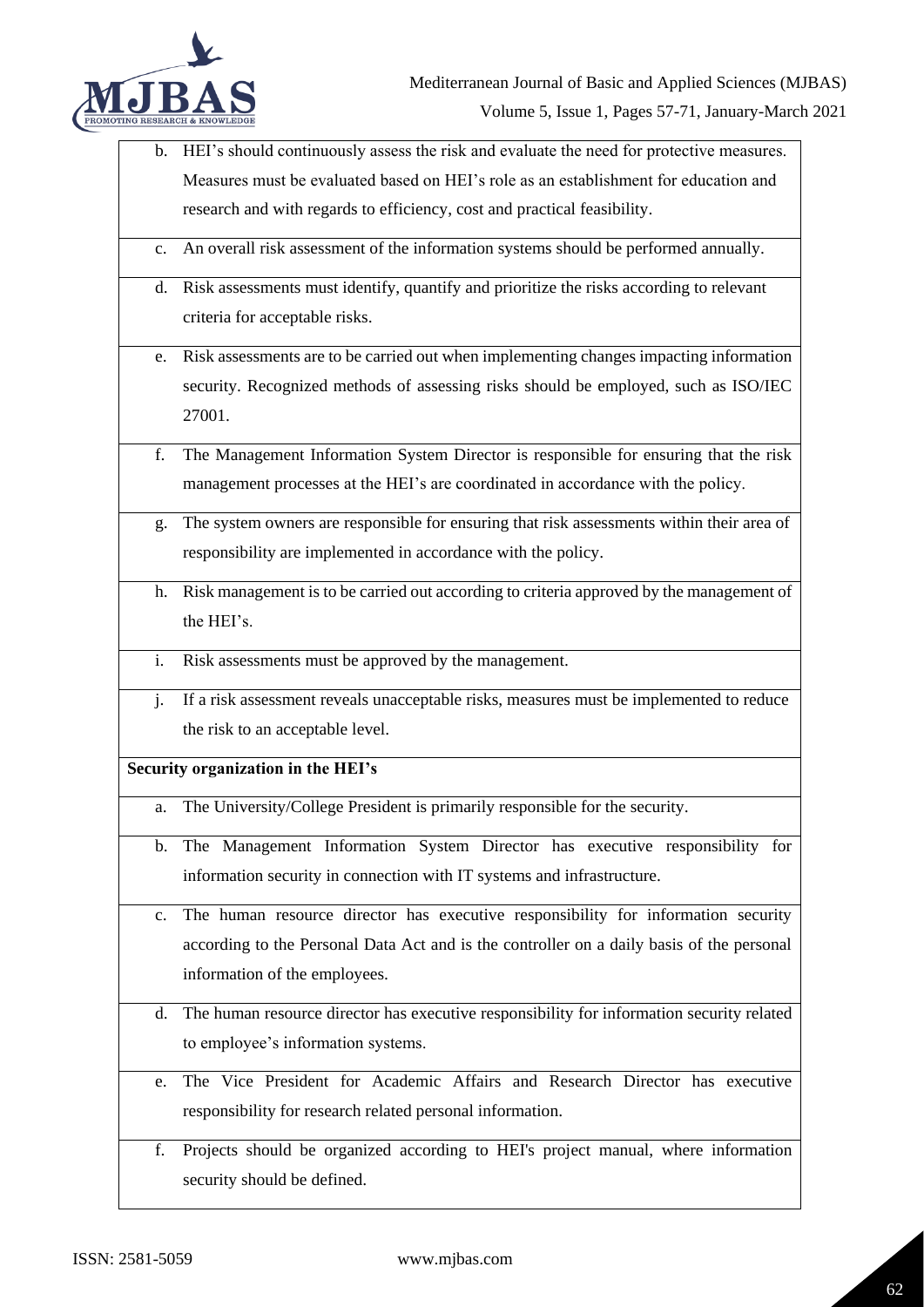

g. HEI's information security will be revised on a regular basis, through internal control and at need, with assistance from an external IT auditor.

## **Asset Management**

- a. "Assets" include both information assets and physical assets.
- b. Information and infrastructure should be classified according to security level and access control.
- c. Information of the assets should be classified as one of three categories for confidentiality:

1. **Sensitive** - Information of a sensitive variety where unauthorized access (including internally) may lead to considerable damage for individuals, the university college or their interests.

2. **Internal** - Information which may harm HEI's or be inappropriate for a third party to gain knowledge of. The System owner decides who may access and how to implement that access.

**3. Open –** Other information is open.

- d. HEI's shall carry out risk analyses in order to classify information based on how critical it is for operations (criticality).
- e. Routines for classification of information and risk analysis must be developed.
- f. Users administrating information on behalf of the HEI's should treat said information according to classification.
- g. Sensitive documents should be clearly marked.
- h. A plan for electronic storage of essential documentation should be developed.
- i. Information that is vital for operations should be accessible independent of which systems the information was created or processed in.

#### **Human resource security**

#### **Prior to Employment**

- a. Security responsibility and roles for employees should be described.
- b. A background check is to be carried out of all appointees to positions at HEI's according to relevant laws and regulations.
- c. A confidentiality agreement should be signed by employees, contractors or others who may gain access to sensitive and/or internal information.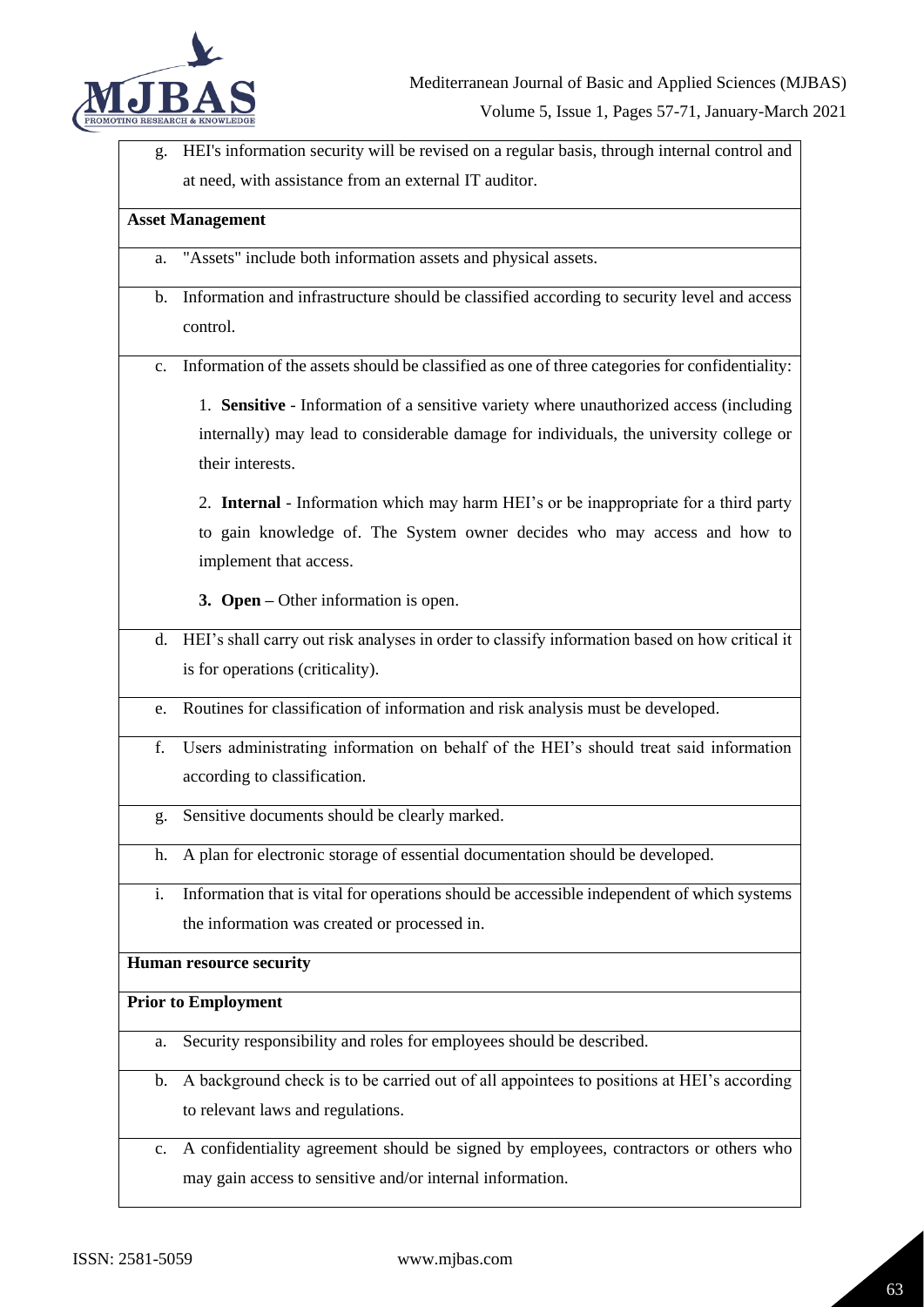

d. IT regulations should be accepted for all employment contracts and for system access for third parties.

# **During Employment**

- e. The IT regulations refer to HEI's information security requirements and the users' responsibility for complying with these regulations.
- f. The IT regulations should be reviewed regularly with all users and with all new hires.
- g. All employees and third party users should receive adequate training and updating regarding the Information security policy and procedures. The training requirements may vary.
- h. Breaches of the Information security policy and accompanying guidelines will normally result in sanctions.
- i. HEI's information, information systems and other assets should only be utilized for their intended purpose. Necessary private usage is permitted.
- j. Private IT equipment in HEI's infrastructure may only be connected where explicitly permitted. All other use must be approved in advance by the IT department.
- k. Use of HEI's IT infrastructure for personal commercial activities is [under no circumstances] permitted.

#### **Termination or change of employment**

- a. The responsibility for termination or change of employment should be clearly defined in a separate routine with relevant circulation forms.
- b. HEI's assets should be handed in at the conclusion of the need for the use of these assets.
- c. HEI's should change or terminate access rights at termination or change of employment. A routine should be present for handling alumni relationships.
- d. Notification on employment termination or change should be carried out through the procedures defined in the personnel system.

#### **Communications and operations management**

- a. Purchase and installation of IT equipment must be approved by the MIS department.
- b. Purchase and installation of software for IT equipment must be approved by the MIS department.
- c. The MIS department should ensure documentation of the IT systems according to HEI's standards.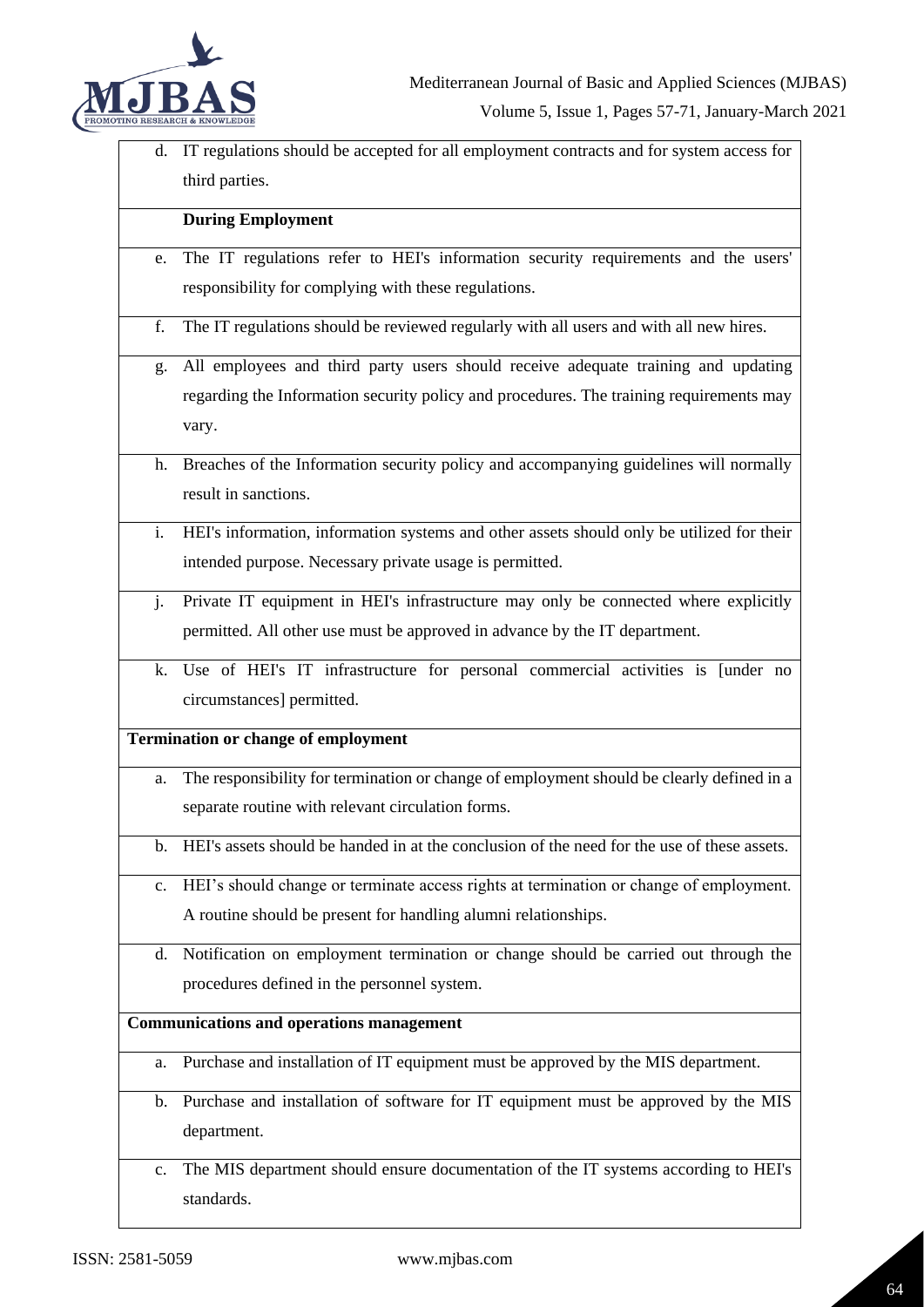

- d. Changes in IT systems should only be implemented if well-founded from a business and security standpoint.
- e. The MIS department should have emergency procedures in order to minimize the effect of unsuccessful changes to the IT systems.
- f. Operational procedures should be documented. Documentation must be updated following all substantial changes.
- g. Before a new IT system is put in production, plans and risk assessments should be in place to avoid errors. Additionally, routines for monitoring and managing unforeseen problems should be in place.
- h. Duties and responsibilities should be separated in a manner reducing the possibility of unauthorized or unforeseen abuse of HEI's assets.
- i. Development, testing and maintenance should be separated from operations in order to reduce the risk of unauthorized access or changes, and in order to reduce the risk of error conditions.
- j. All contracts regarding outsourced IT systems should include
	- information security requirements, including confidentiality, integrity and availability
	- a description of the agreed security level
	- requirements for reporting security incidents from third parties
	- a description of how may ensure that third parties are fulfilling their contracts
	- a description of HEI's right to audit third parties.

k. Requirements for information security must be taken into consideration when designing, testing, implementing and upgrading IT systems, as well as during system changes. Routines must be developed for change management and system development/maintenance.

- l. IT systems must be dimensioned according to capacity requirements. The load should be monitored in order to apply upgrades and adjustments in a timely manner. This is especially important for business-critical systems.
- m. Computer equipment must be safeguarded against virus and other malicious code. This is the responsibility of the IT security manager.
- n. The IT department is responsible for carrying out regular backups and restore of these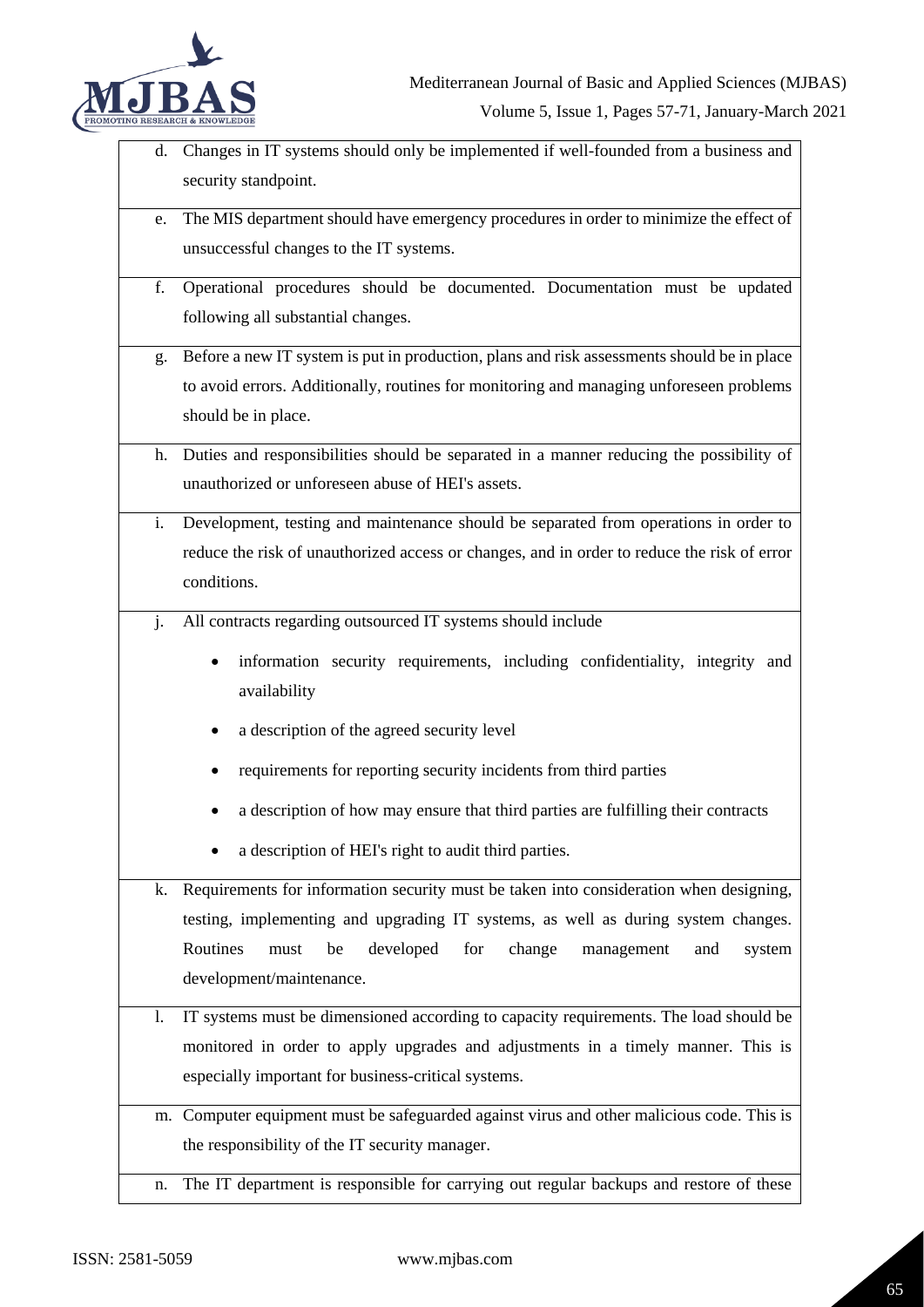

backups, as well as data storage on HEI's IT systems according to their classification.

- o. Backups should be stored externally or in a separate, suitably protected zone.
- p. The MIS department has the overall responsibility for protecting HEI's internal network.
- q. There should be an inventory containing all equipment connected to HEI's wired networks.
- r. All access to HEI's networks should be logged.
- s. There should be procedures in place for the management of removable storage media. Implementation is the responsibility of each employee.
- t. Storage media should be disposed of securely and safely when no longer required, using formal procedures.
- Procedures and controls should be established for protecting exchange of information with third parties and information transfer. Third party suppliers must comply with these procedures.
- v. HEI's has the right to access personal e-mail and other personal data stored on HEI's computer networks.
- w. Storage and transfer of sensitive information should be encrypted or otherwise protected.
- x. Information exchanged across public networks in connection with e-commerce, should be protected against fraud, contractual discrepancies, unauthorized access and changes.
- y. The MIS department should ensure that publicly accessible information, e.g. on HEI's web services, is adequately protected against unauthorized access.
- z. Access and use of IT systems should be logged and monitored in order to detect unauthorized information processing activities.
- aa. Usage and decisions should be traceable to a specific entity, e.g. a person or a specific system.
- bb. The MIS department should register substantial disruptions and irregularities of system operations, along with potential causes of the errors.
- cc. Capacity, uptime and quality of the IT systems and networks should be sufficiently monitored in order to ensure reliable operation and availability.

dd. The MIS department should log security incidents for all essential systems.

ee. The MIS department should ensure that system clocks are synchronized to the correct time.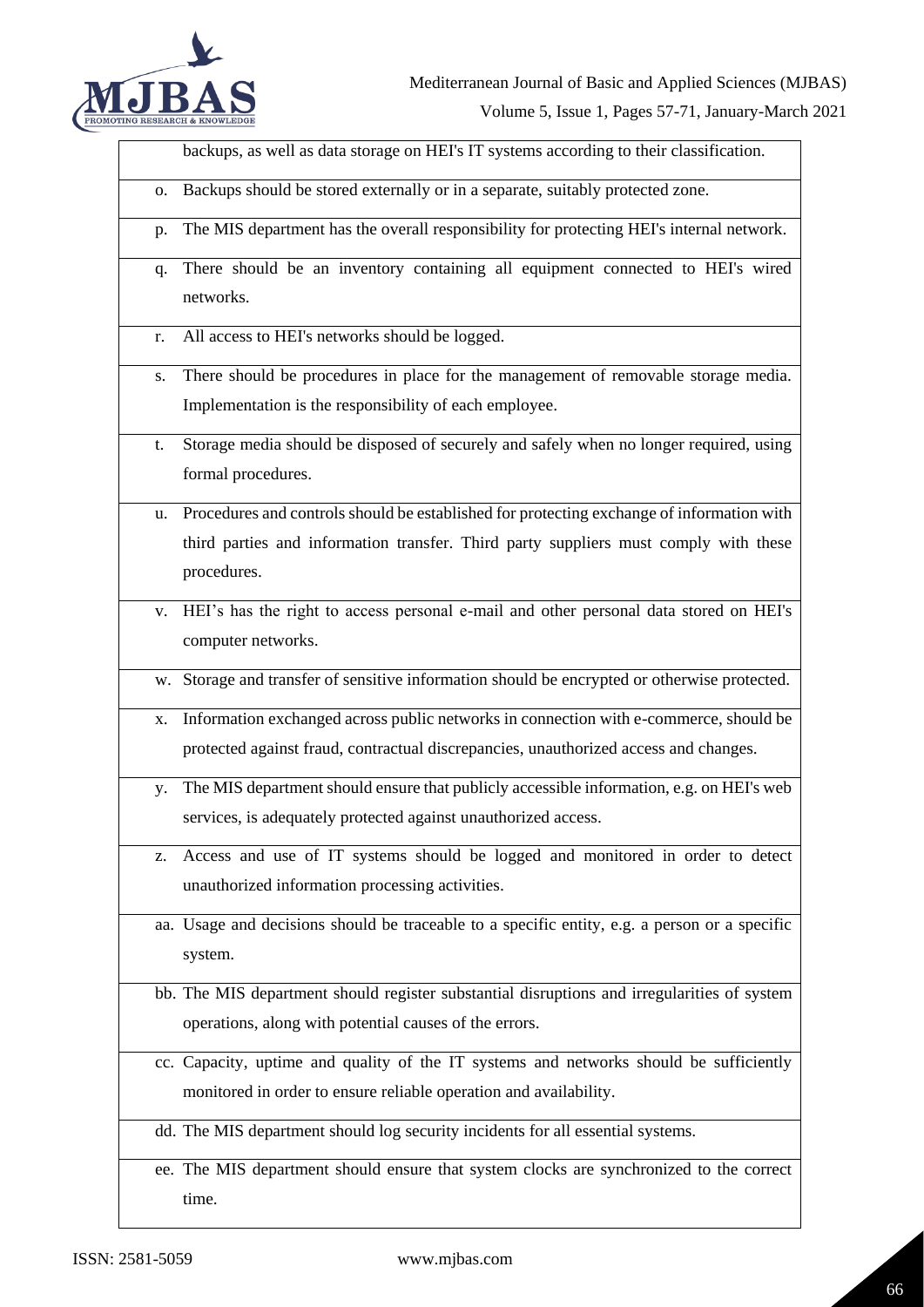

# **Access Control**

| a.             | Written guidelines for access control and passwords based on business and security          |
|----------------|---------------------------------------------------------------------------------------------|
|                | requirements should be in place. Guidelines should be re-evaluated on a regular basis.      |
| b.             | Guidelines should contain password requirements (frequency of change, minimum length,       |
|                | character types which may/must be utilized, etc.) and regulate password storage.            |
| $\mathbf{c}$ . | Users accessing systems must be authenticated according to guidelines                       |
| d.             | Users should have unique combinations of usernames and passwords.                           |
| e.             | Users are responsible for any usage of their usernames and passwords. Users should keep     |
|                | their passwords confidential and not disclose them unless explicitly authorized by the MIS  |
|                | Director.                                                                                   |
| f.             | Access to information systems should be authorized by immediate superiors in accordance     |
|                | with the system owner directives. This includes access rights, including accompanying       |
|                | privileges. Authorizations should only be granted on a "need to know" basis, and regulated  |
|                | according to role.                                                                          |
| g.             | The immediate superior should alert the system administrator about granting access and      |
|                | changes in accordance with the directives from the system owner.                            |
| h.             | Roles and responsibilities with accompanying access rights should be described based on     |
|                | the following classifications.                                                              |
|                | Internal (several roles)<br>$\bullet$                                                       |
|                | External (several roles)                                                                    |
|                | Student                                                                                     |
|                | Public                                                                                      |
|                | Others                                                                                      |
| i.             | The MIS department is responsible for ensuring that network access is granted in            |
|                | accordance with access policy.                                                              |
| j.             | Users should only have access to the services they are authorized for.                      |
| k.             | The access to privileged accounts and sensitive areas should be restricted.                 |
| 1.             | Users should be prevented from accessing unauthorized information.                          |
|                |                                                                                             |
|                | m. Remote access to HEI's computer equipment and services is only permitted if the security |
|                | policy has been read and understood and the IT regulations signed.                          |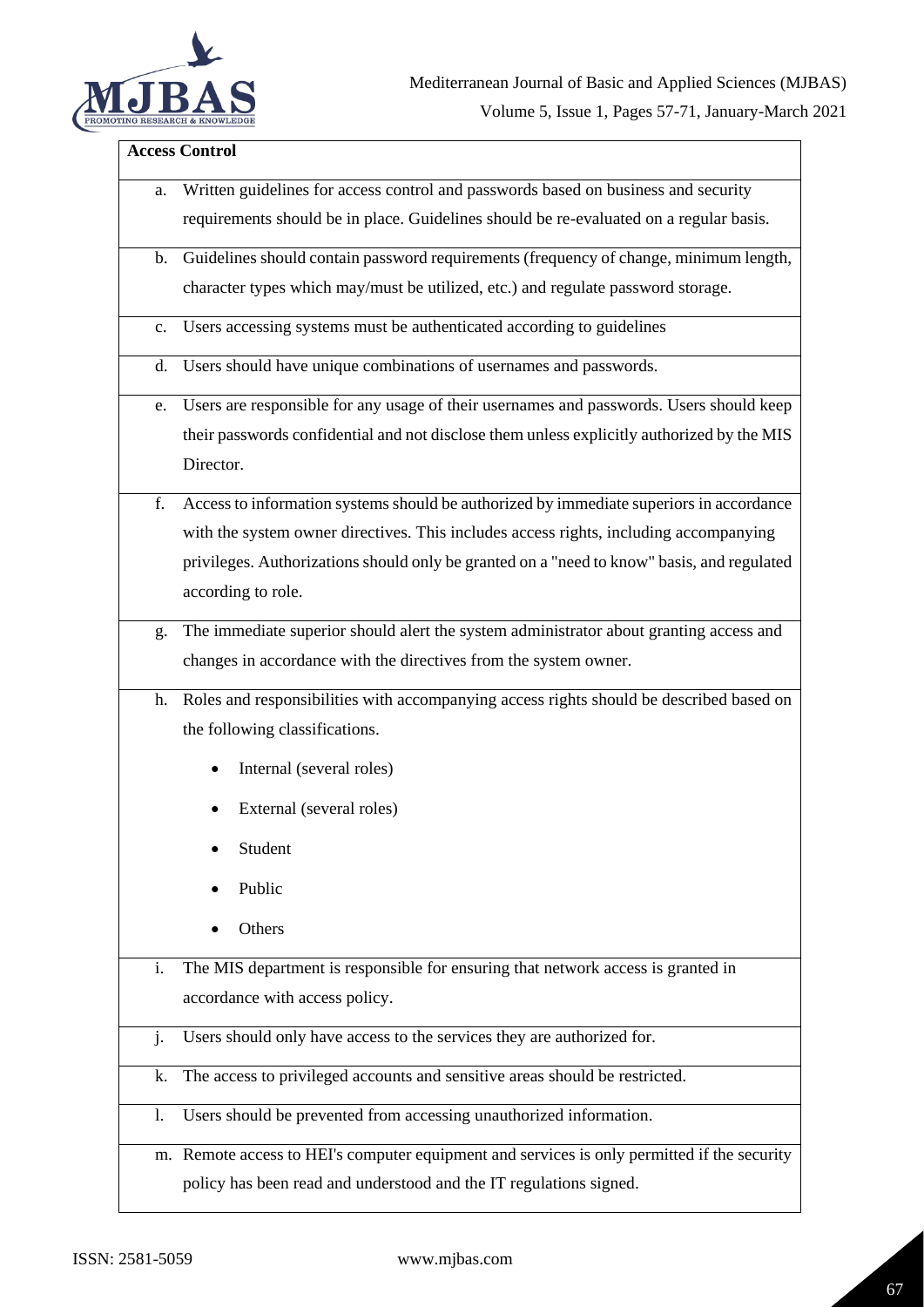

- n. Remote access to HEI's network may only take place through security solutions approved by the IT department.
- o. Mobile units should be protected using adequate security measures.
- p. Information classified as sensitive must be encrypted if stored on portable media, such as memory sticks, PDAs, DVDs and cell phones.

#### **System development and maintenance**

- a. Definitions of operational requirements for new systems or enhancements to existing systems must contain security requirements.
- b. Guidelines for administration and use of encryption for protecting information should be in place.
- c. All changes to production environments should comply with existing routines.
- d. The implementation of changes to the production environment should be controlled by formal procedures for change management, in order to minimize the risk of damaged information or information systems.
- e. Systems developed for or by HEI's must satisfy definite security requirements, including data verification, securing the code before being put in production, and use of encryption.
- f. All software should be thoroughly tested and formally accepted by the system owner and the IT department before being transferred to the production environment.
- g. Prior to new systems classified as "high", or substantial changes in systems classified as "high" are put in production, a risk assessment must be carried out.

**Information security incident management**

- a. All breaches of security, along with the use of information systems contrary to routines, should be treated as incidents.
- b. All employees are responsible for reporting breaches and possible breaches of security. Incidents should be reported to management or directly to the MIS Director.
- c. Routines are to be developed for incident management and reporting. The routines should contain measures for preventing repetition as well as measures for minimizing the damage.
- d. The MIS director should ensure that routines are in place for defining the cost of security incidents.
- e. A plan for continuity and contingencies covering critical and essential information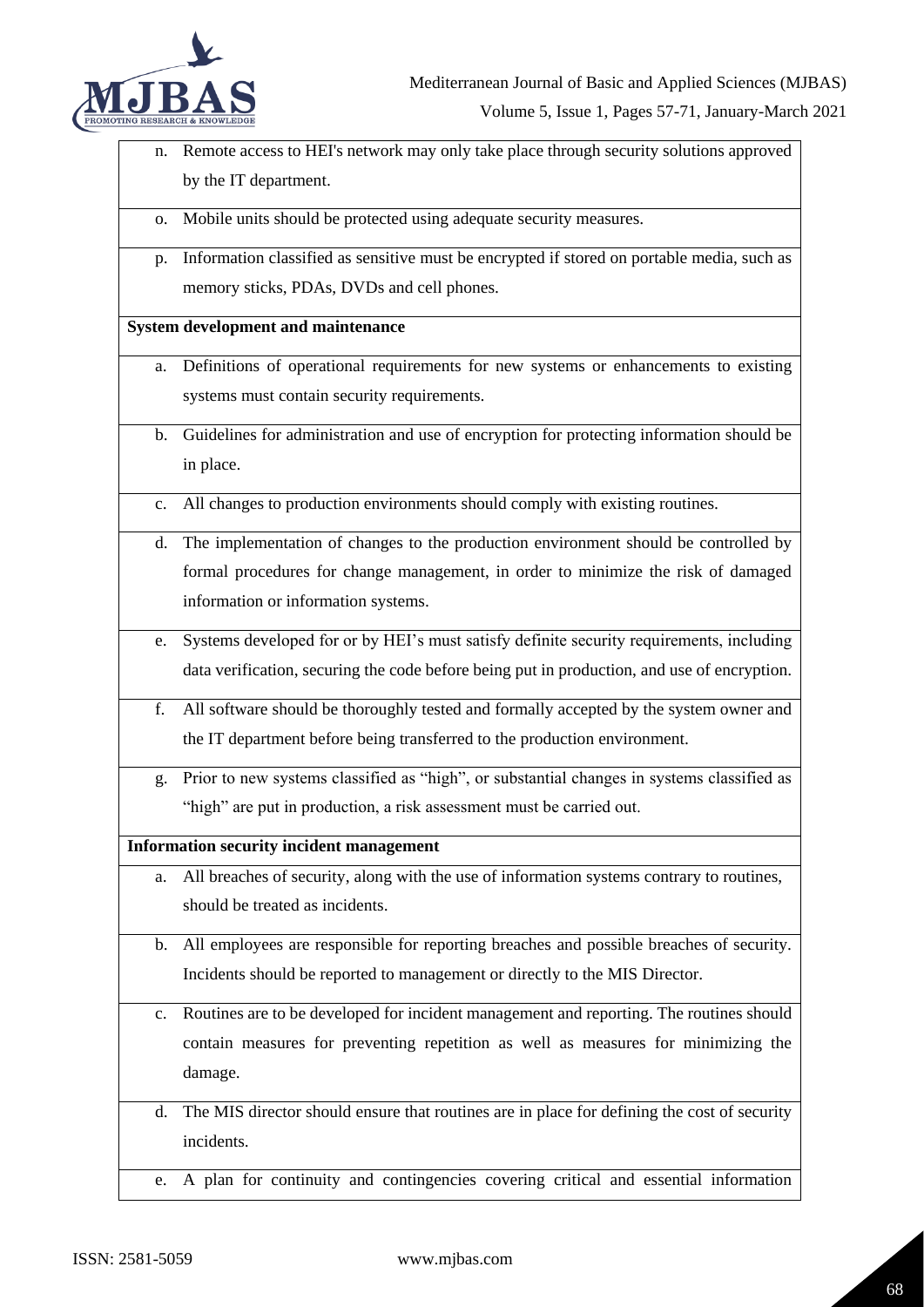

systems and infrastructure should exist.

- f. The continuity plan(s) should be based on risk assessments focusing on operational risks.
- g. The continuity plan(s) should be consistent with HEI's overall contingencies and plans.
- h. The continuity plan(s) should be tested on a regular basis to ensure adequacy, and to ensure that management and employees understand the implementation.

#### **Compliance**

- a. All employees must comply with the Information security policy and guidelines. Enforcement is the responsibility of line management. Students must comply with IT regulations.
- b. Employees and students should be aware that evidence from security incidents will be stored and may be handed over to law enforcement agencies following court orders.
- c. Audits should be planned and arranged with the involved parties in order to minimize the risk of disturbing the activities of HEI's.

#### **V. Conclusions and Recommendations**

Higher Education Institutions conform to majority of the indicators of the ISO27001 standards. However, there is a need for the HEI's to closely monitor and continue their conformance and perform corrective actions on the other indicators that showed non-conformity. Moreover, the study crafted the policies and guidelines for the HEI pertaining to information security. These crafted policies will have served as baseline of the HEI's for the improvement of their security measures on their different information system. Higher Education Institutions may utilize the designed policies and guidelines crafted based on the ISO27001 standards in preparation for ISO certification.

#### **References**

[1] Howell, R., van Beers, C., & Doorn, N. (2018). Value capture and value creation: The role of information technology in business models for frugal innovations in Africa. Tech. Forecasting & Social Change, 131, 227-239.

[2] Schwertner, K. (2017). Digital transformation of business. Trakia Journal of Sciences, 15(1), 388-393.

[3] Tagaram, P. (2018). The Effect of Organizational Factors and IT on Productivity in Valve Manufacturing. Australian Journal of Basic and Applied Sciences, 12(9), 73-77.

[4] Gunasekaran, A., Subramanian, N., & Papadopoulos, T. (2017). Information technology for competitive advantage within logistics and supply chains: A review. Transportation Research Part E: Logistics and Transportation Review, 99, 14-33.

[5] Angioha, P. U., Enukoha, C. U., Agba, R. U., & Ikhizamah, G. U. (2020). Information Technology Predictor Variables and Employee Productivity in Commercial Banks. JINAV: Journal of Information and Visualization, 1(1), 44-52.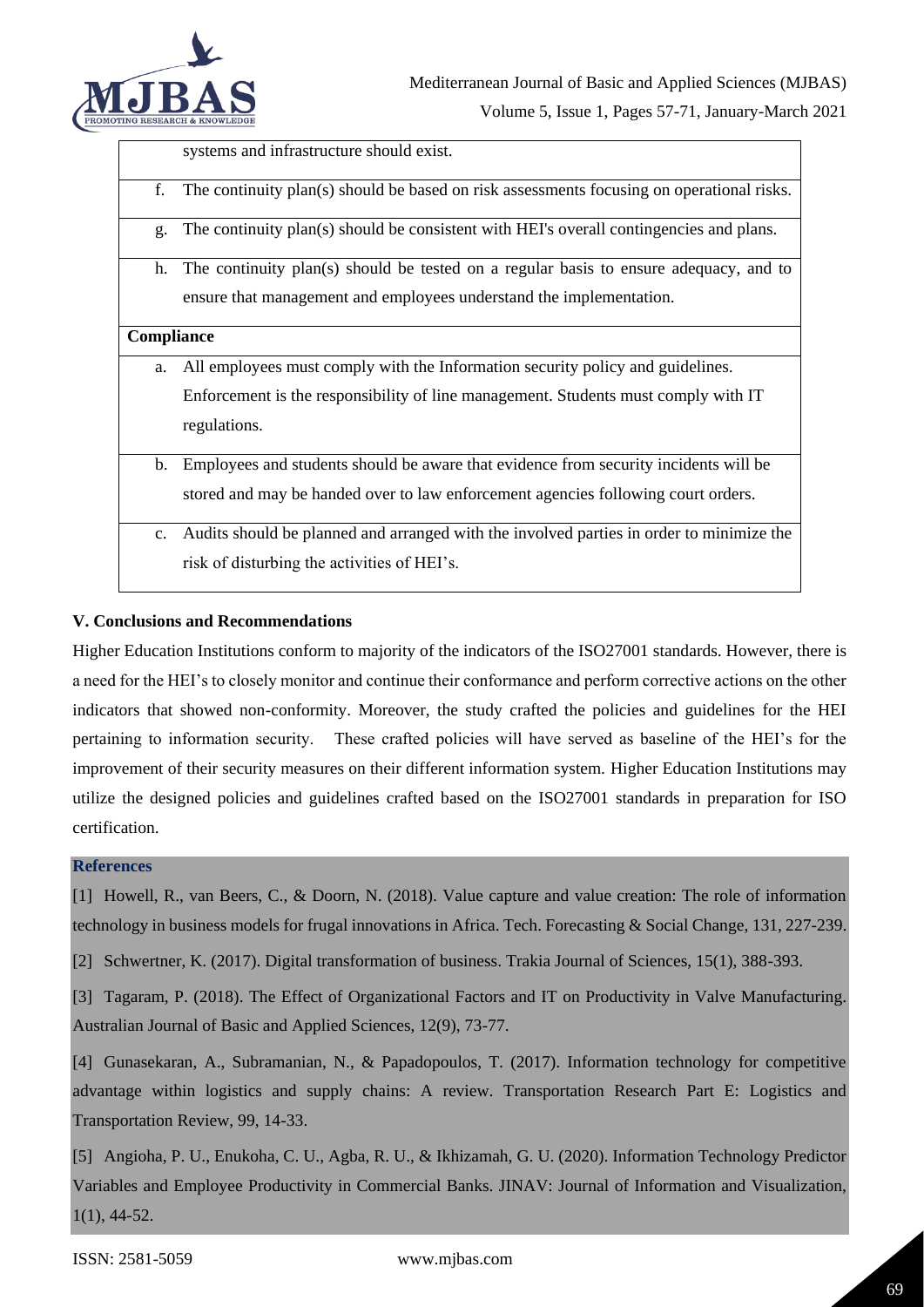

[6] Yabe, T., Zhang, Y., & Ukkusuri, S. V. (2020). Quantifying the economic impact of disasters on businesses using human mobility data: a Bayesian causal inference approach. EPJ Data Science, 9(1), 36.

[7] Intezari, A., & Gressel, S. (2017). Information and reformation in KM systems: big data and strategic decision-making. Journal of Knowledge Management.

[8] Temirbekov, N., Baigereyev, D., Temirbekov, A., & Omirzhanova, B. (2019, December). Development of an information system for storing digitized works of the Almaty Academgorodok research institutes. In AIP Conference Proceedings (Vol. 2183, No. 1, p. 080005). AIP Publishing LLC.

[9] Ritz, W., Wolf, M., & McQuitty, S. (2019). Digital marketing adoption and success for small businesses. Journal of Research in Interactive Marketing.

[10] De La Hoz-Rosales, B., Ballesta, J. A. C., Tamayo-Torres, I., & Buelvas-Ferreira, K. (2019). Effects of Information and Communication Technology Usage by Individuals, Businesses, and Government on Human Development: An International Analysis. IEEE Access, 7, 129225-129243.

[11] Vorakulpipat, C., Sirapaisan, S., Rattanalerdnusorn, E., & Savangsuk, V. (2017). A policy-based framework for preserving confidentiality in BYOD environments: A review of information security perspectives. Security and Communication Networks, 2017.

[12] Mohd, K. B. (2019). The Integrity of Fintech In Information Security From Islamic Perspective. Editorial board, 61.

[13] Bateni, H., & Saeidi, P. (2019). The effect of information quality integrity on information security risk management.

[14] Fu, Y., Zhu, J., & Gao, S. (2018). CPS information security risk evaluation based on blockchain and big data. Tehnički vjesnik, 25(6), 1843-1850.

[15] Peddy, A. M. (2017). Dangerous Classroom Aptitude: Protecting Student Privacy from Third-Party Educational Service Providers. BYU Educ. & LJ, 125.

[16] Stankov, I., & Tsochev, G. (2020). Vulnerability and protection of business management systems: threats and challenges. Problems of Engineering Cybernetics and Robotics, 72, 29-40.

[17] Pereira, T., Barreto, L., & Amaral, A. (2017). Network and information security challenges within Industry 4.0 paradigm. Procedia manufacturing, 13, 1253-1260.

[18] Achmadi, D., Suryanto, Y., & Ramli, K. (2018, May). On developing information security management system (isms) framework for iso 27001-based data center. In 2018 International Workshop on Big Data and Information Security (IWBIS) (pp. 149-157). IEEE.

[19] Al-Dhahri, S., Al-Sarti, M., & Abdul, A. (2017). Information Security Management System. International Journal of Computer Applications, 158(7), 29-33.

[20] Tu, C. Z., Yuan, Y., Archer, N., & Connelly, C. E. (2018). Strategic value alignment for information security management: A critical success factor analysis. Information & Computer Security.